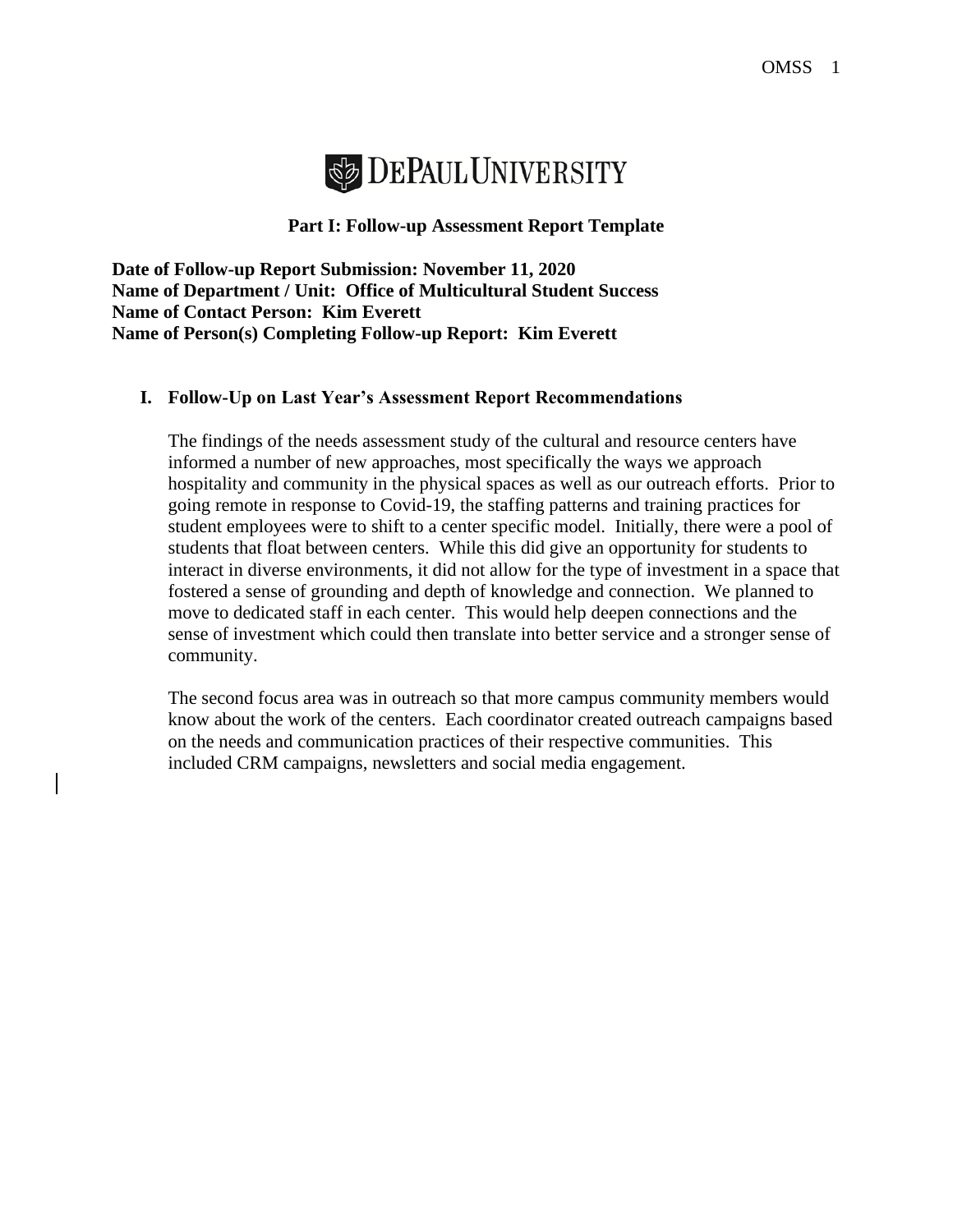# **SEPAUL UNIVERSITY**

# **Part II: Annual Assessment Report Template: Alternative Reflection** Academic Year: 2019-2020

**Date of Follow-up Report Submission: November 11, 2020 Name of Department / Unit: Office of Multicultural Student Success Name of Contact Person: Kim Everett Name of Person(s) Completing Follow-up Report: Kim Everett**

## **I. Reflection on Student-facing Program-areas**

Foster a Sense of Belonging

It has not been especially difficult to maintain connections with returning students who were already connected to OMSS. They have found us via social media and their connections with specific staff members. One complication in this realm has benn staff transitions. While every effort was made to ensure a warm handoff, that is difficult in a remote environment. Additionally, the usual methods of connecting with new students (orientation tabling, welcome week programming and our physical footprint in a high traffic area) has impacted our resch to students who are not enrolled in our programs.

#### Student Staff Development

We have jad to reimagin the student emplotment experience in a remote envornment. A considerable portion of our studnt employees are dedicated to staffing and maintaining physical spaces. We havetried a few iterations of how we will utilize these talented students to forster community in different wats.

With such stark changes in our delivey methods, we have had to do more interrogation of our "why" and lean less on the "what" when we think about our work. The fall quarter has been a time of unpacking our purposes and determining what methods best achieve that as opposed the spring quarter when we were primarily focused on doing what we always did, but in zoom. So to best do this, we need to revisit our foundations and bridge the gap between our mission and our activities and services with the development and articulation of a theory of change.